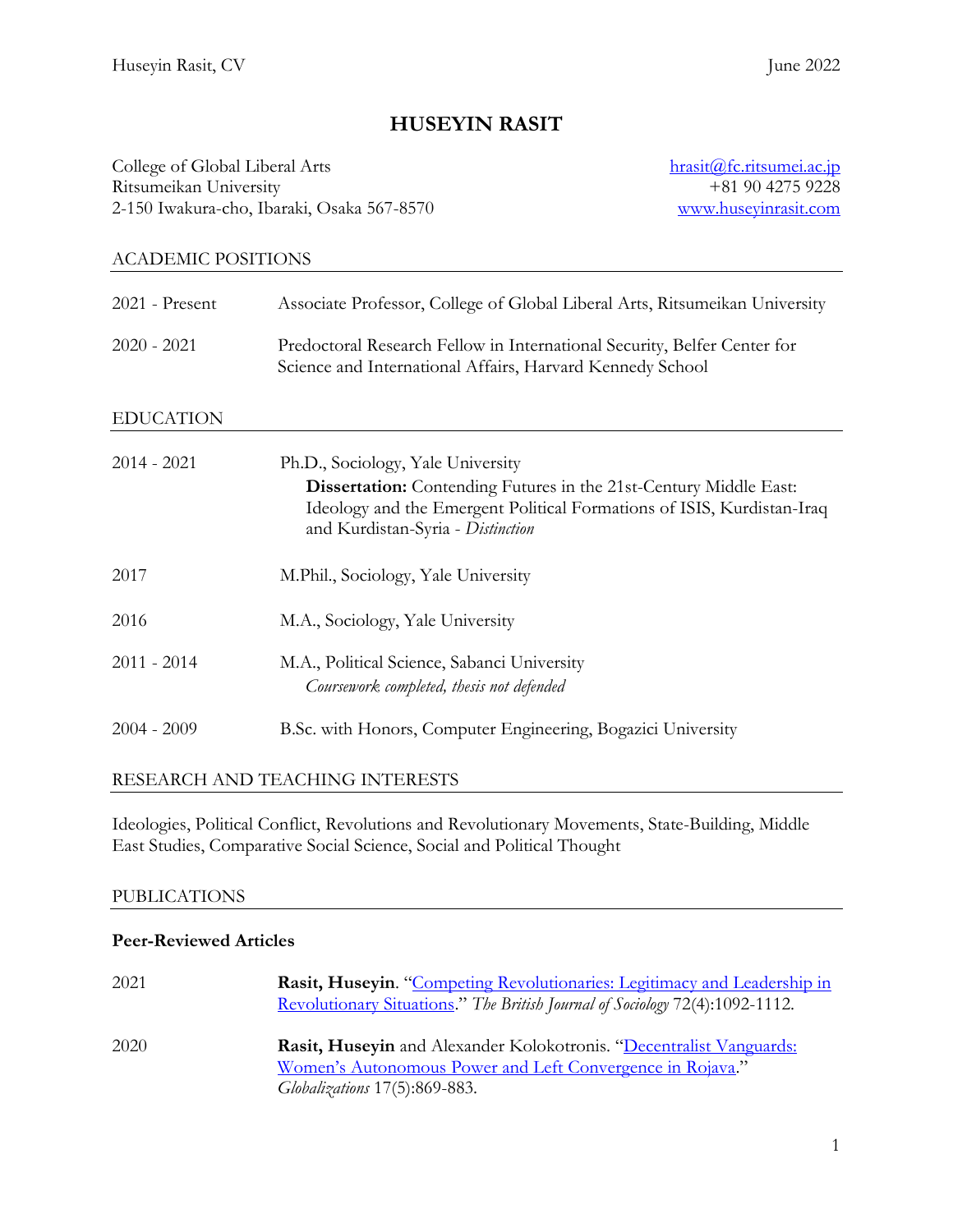# **Book Chapters**

| 2020                    | Rasit, Huseyin. "Imperialism, Revolution, and the Desire to Lecture the<br>Kurds: How Should We (Not) Analyze U.S.-Kurdish Relations." Pp. 225-41<br>in Kurdish Autonomy and U.S. Foreign Policy: Continuity and Change, edited by V.<br>Eccarius-Kelly and M. M. Gunter. New York: Peter Lang. |
|-------------------------|-------------------------------------------------------------------------------------------------------------------------------------------------------------------------------------------------------------------------------------------------------------------------------------------------|
| <b>Book Reviews</b>     |                                                                                                                                                                                                                                                                                                 |
| 2022                    | Rasit, Huseyin. "Under the Banner of Islam: Turks, Kurds, and the Limits of<br>Religious Unity." Politics, Religion & Ideology.                                                                                                                                                                 |
| Others                  |                                                                                                                                                                                                                                                                                                 |
| 2017                    | Rasit, Huseyin. "Not Another Story of Failed Liberation: Tensions in<br><b>Bashur and Rojava in the Light of the Referendum,"</b> openDemocracy                                                                                                                                                 |
| <b>Work in Progress</b> |                                                                                                                                                                                                                                                                                                 |
| 2022                    | Rasit, Huseyin. "An Integrated Theory of Ideology" - Under Review                                                                                                                                                                                                                               |
| 2022                    | Rasit, Huseyin. "Journalists of the Empire: Media Bias and International<br>Affairs," – in preparation                                                                                                                                                                                          |
| 2022                    | Rasit, Huseyin. "Revolutionaries, Nationalists, Jihadists: Ideology and State-<br>Building in Emergent Political Formations" - in preparation                                                                                                                                                   |

# TEACHING EXPERIENCE

# **Ritsumeikan University (2021 – Present)**

# **Instructor**

- Sociological Theories: Classics and Contemporary, Global Sociology, Globalizations and International Relations, Introduction to Sociology, Foundations in Research Skills, Research Seminar, Introduction to Global Liberal Arts

# **Yale University (2016 – 2021)**

# **Instructor**

- Political Sociology, Foundations of Modern Social Theory

# Teaching Fellow

- Social Policy and the Politics of Inequality in the United States, Foundations of Modern Social Theory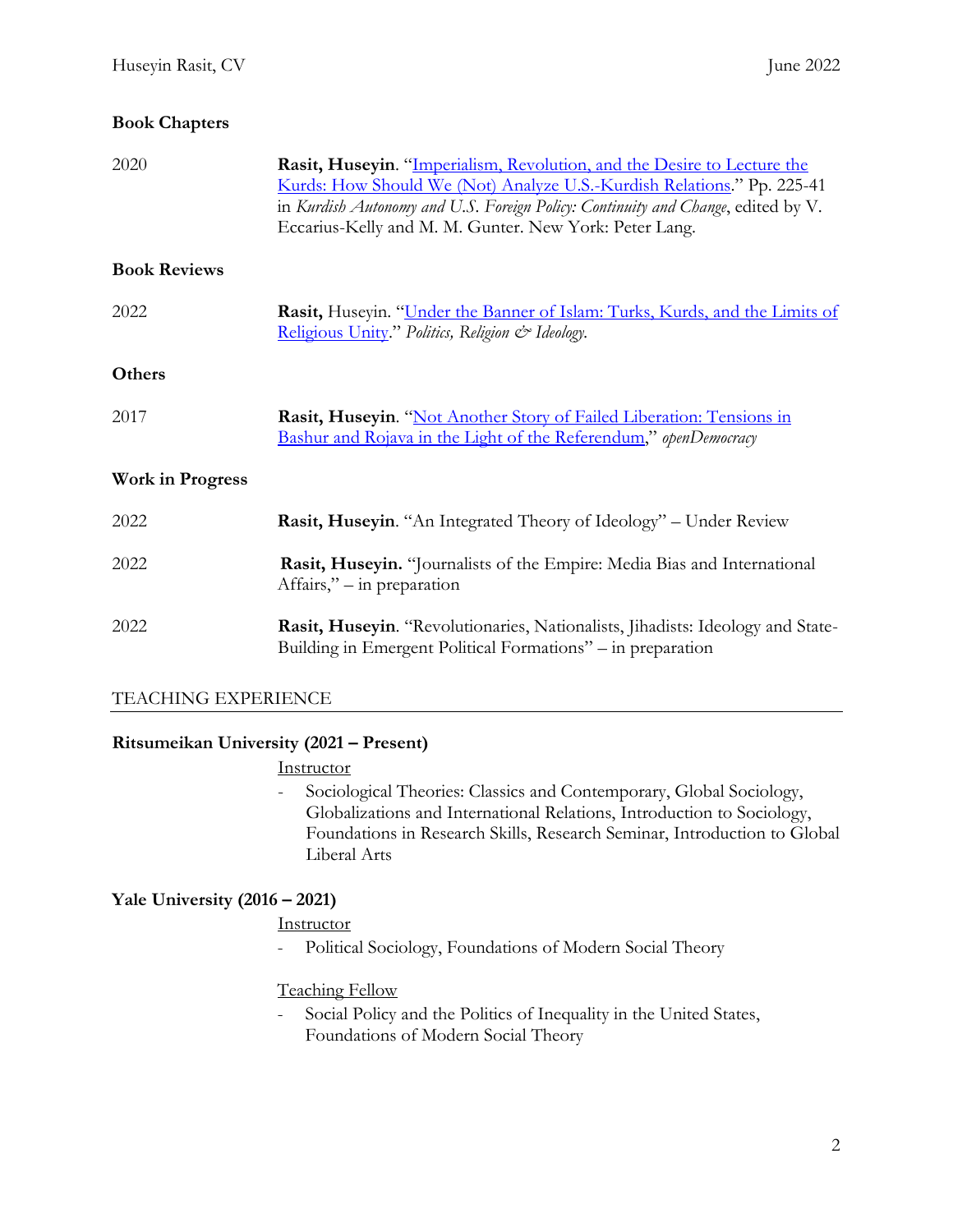# **Yale Young Global Scholars (2019)**

Lead Instructor (Summer 2019)

- International Affairs and Globalization; Politics, Law, and Economics

# **Gateway Community College (2017)**

- Part-time Acting Instructor
- Introduction to Sociology

# **Sabanci University (2011 – 2013)**

Teaching Fellow

- Introduction to Social and Political Sciences, Comparative Politics, Political Economy

#### GRANTS AND FELLOWSHIPS

| $2020 - 2021$            | International Security Program Fellowship, Belfer Center, Harvard Kennedy<br>School, \$34,000             |  |
|--------------------------|-----------------------------------------------------------------------------------------------------------|--|
| $2018 - 2019$            | Yale MacMillan International Dissertation Research Fellowship, \$18,000                                   |  |
| $2018 - 2019$            | DAAD (German Academic Exchange Service) Research Grant, €8500                                             |  |
| 2018                     | Edward J. and Dorothy Clarke Kempf Memorial Fund, \$15,000<br>- with Jonathan Wyrtzen                     |  |
| 2018                     | U.S. Department of Education Title VI National Resource Center Grant,<br>\$10,000 - with Jonathan Wyrtzen |  |
| 2018                     | Yale MacMillan Center International Travel Grant, \$750                                                   |  |
| 2017                     | Yale Graduate Student College Teaching Fellowship, \$3000                                                 |  |
| 2017                     | SSHA Graduate Student Travel Award, \$500                                                                 |  |
| 2017                     | CAMP Grant, Sociology Department, Yale University, \$500                                                  |  |
| 2016                     | Smith Richardson Foundation International Security Studies Fellowship,<br>\$3,000                         |  |
| 2016                     | Yale MacMillan Center Pre-Dissertation Grant, \$2,000                                                     |  |
| $2005 - 2009$            | Honor Scholarship, the Office of the Prime Minister of Turkey, \$20,000                                   |  |
| <b>HONORS AND AWARDS</b> |                                                                                                           |  |

2016 - 2018 Kanter Fellow, Rosabeth M. Kanter Fellowship, Yale University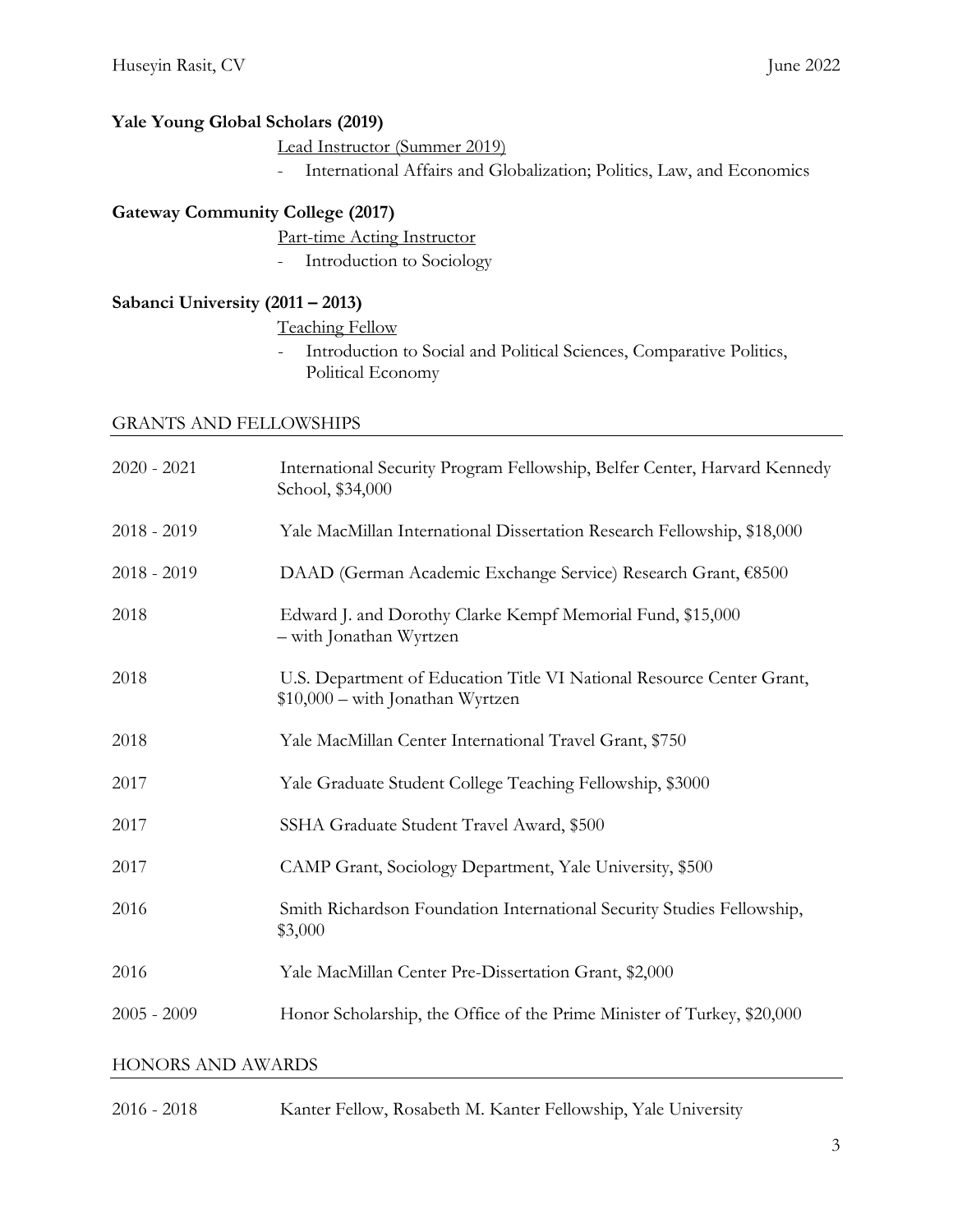# SELECTED CONFERENCE PARTICIPATION

# *Conference Organizer*

| 2018            | Interdisciplinary Conference on Kurdish Politics and Societies, Yale University, New<br>Haven, CT.                                                                                          |
|-----------------|---------------------------------------------------------------------------------------------------------------------------------------------------------------------------------------------|
| Panel Organizer |                                                                                                                                                                                             |
| 2019            | "Ideologies and Political Formations." Social Science History Association Annual<br>Meeting, Chicago, IL.                                                                                   |
| 2019            | "Ideologies, Political Formations, and Conflict in Kurdistan." Middle East Studies<br>Association Annual Meeting, New Orleans, LA.                                                          |
| 2017            | "Syrian Kurds: Contesting Boundaries." Middle East Studies Association Annual<br>Meeting, Washington, DC.                                                                                   |
| Presenter       |                                                                                                                                                                                             |
| 2021            | "Revolutionaries, Nationalists, Jihadists: Ideology and Politics in the 21st-Century<br>Middle East." TUFS Interdisciplinary Research Unit for Global Democratic Change.<br>- Invited talk. |
| 2021            | "An Integrated Theory of Ideology." American Sociological Association Annual<br>Meeting.                                                                                                    |
| 2021            | "Revolutionaries, Nationalists, Jihadists: Ideology and Emergent Political<br>Formations." American Sociological Association Annual Meeting.                                                |
| 2020            | "Colonial/Imperial Gaze in Kurdish Studies." Roundtable. Middle East Studies<br>Association Annual Meeting.                                                                                 |
| 2020            | "An Integrated Theory of Ideology." American Sociological Association Annual<br>Meeting.                                                                                                    |
| 2019            | "A Tale of Two Kurdistans: Ideological Structures and Political Formations in<br>Kurdistan-Syria and Kurdistan-Iraq." Social Science History Association Annual<br>Meeting, Chicago, IL.    |
| 2019            | "A Tale of Two Kurdistans: Ideological Structures and Political Formations in<br>Kurdistan-Syria and Kurdistan-Iraq." Middle East Studies Association Annual<br>Meeting, New Orleans, LA.   |
| 2019            | "Decentralist Vanguards: Women's Autonomous Power and Left Convergence in<br>Rojava." Historical Materialism Athens Conference, Panteion University, Athens.                                |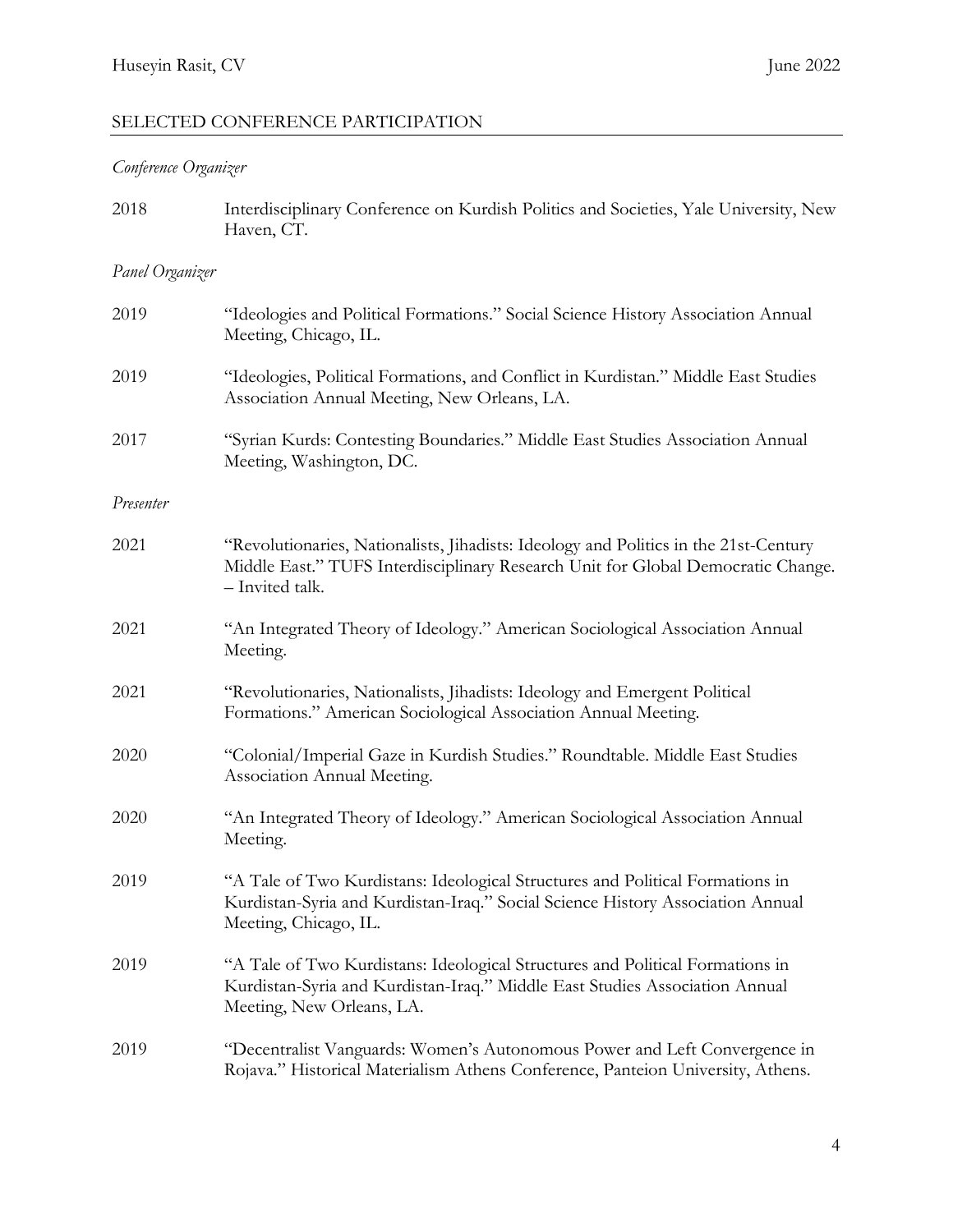| 2018                    | "Decentralist Vanguards: Women's Autonomous Power and Left Convergence in<br>Rojava." Historical Materialism Annual Conference, SOAS, London.                                                |  |
|-------------------------|----------------------------------------------------------------------------------------------------------------------------------------------------------------------------------------------|--|
| 2018                    | "Decentralist Vanguards: Women's Autonomous Power and Left Convergence in<br>Rojava." American Sociological Association Annual Meeting, Philadelphia, PA.                                    |  |
| 2018                    | "Competing Revolutionaries: Legitimacy and Leadership in Revolutionary<br>Situations." Comparative Historical Sociology Mini-Conference, Philadelphia, PA.                                   |  |
| 2017                    | "Vanguards of Anti-Statism: Anarchism, Leninism, and the Ideological Search for a<br>New Mode of Public Power in Rojava." Middle East Studies Association Annual<br>Meeting, Washington, DC. |  |
| 2017                    | "Competing Revolutionaries: Legitimacy, Leadership, and Strategy in Revolutionary<br>Situations." Social Science History Association Annual Meeting, Montreal.                               |  |
| 2017                    | "One Ethnic Group, Two Revolutions: Kurdistan-Iraq and Kurdistan-Syria in<br>Comparative Perspective." Kurdish Summer School, Kurdish Institute, Paris.                                      |  |
| 2017                    | "One Ethnic Group, Two Revolutions: Kurdistan-Iraq and Kurdistan-Syria in<br>Comparative Perspective." Rethinking Revolutions Workshop, LSE, London.                                         |  |
| 2016                    | "An Ethics of Violence Based on Practice: The Rojava Revolution in Syria."<br>Historical and Comparative Perspectives on Kurdish Politics, Northwestern<br>University, Evanston, IL.         |  |
| 2016                    | "An Ethics of Violence Based on Practice: The Rojava Revolution in Syria."<br>American Sociological Association Annual Meeting, Seattle, WA.                                                 |  |
| 2016                    | "Collective and Discursive Identities: Toward a Realist-Constructionist Theory of<br>Identity." American Sociological Association Annual Meeting, Seattle, WA.                               |  |
| PROFESSIONAL ACTIVITIES |                                                                                                                                                                                              |  |
| $2022 -$                | Member of the Steering Committee, Center for Middle Eastern and Islamic<br>Studies, Ritsumeikan University                                                                                   |  |
| $2021 - 2022$           | Member of Project Task Force on Curriculum Reform at the College of<br>Global Liberal Arts, Ritsumeikan University                                                                           |  |
| $2019 - 2021$           | Coordinator of Political Violence and Its Legacies Workshop, Yale University                                                                                                                 |  |
| 2018                    | Organizer of Interdisciplinary Conference on Kurdish Politics and Societies.<br>Yale University, April 6-8                                                                                   |  |
| 2017                    | Yale Certificate of College Teaching Preparation                                                                                                                                             |  |